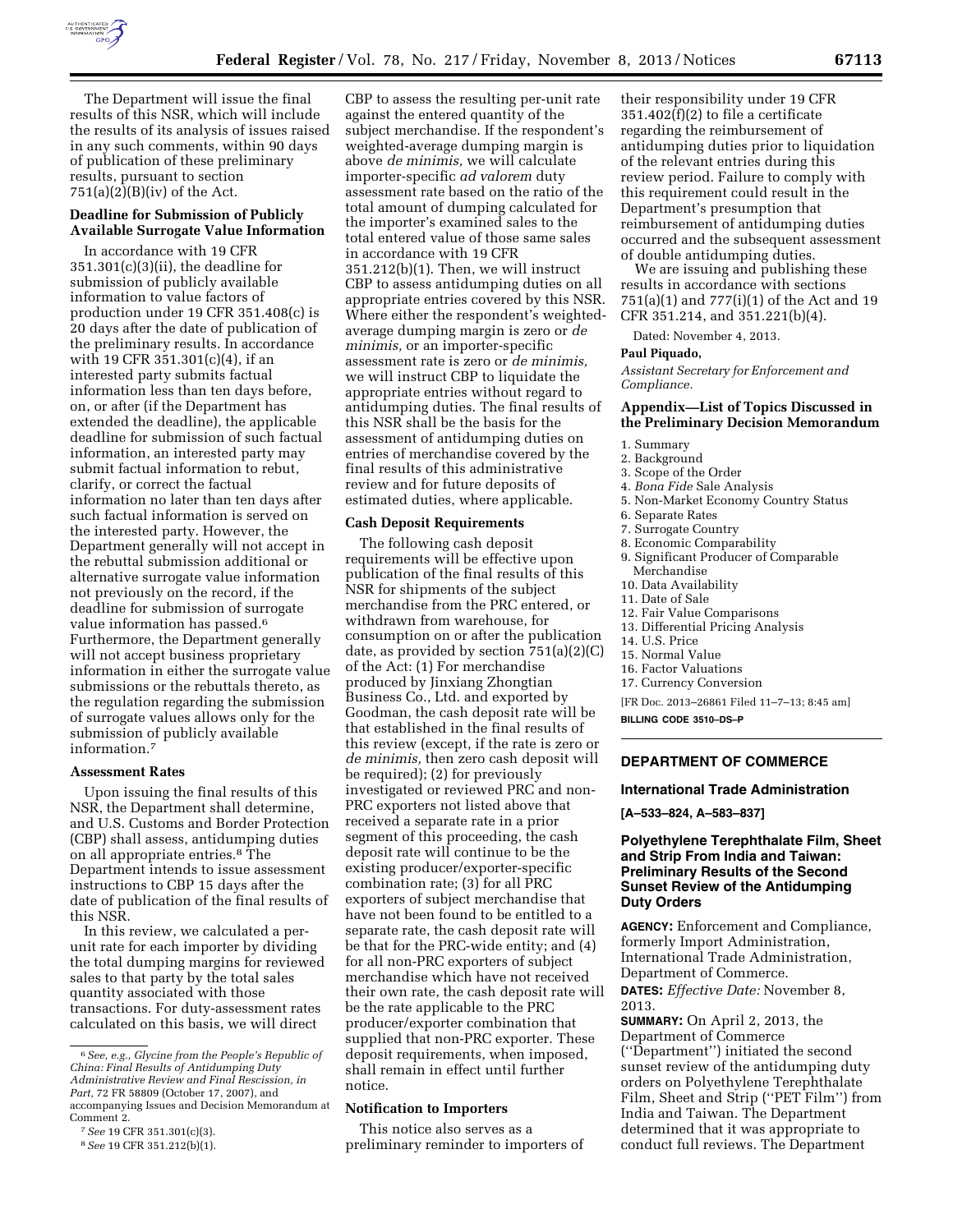preliminarily finds that revocation of these antidumping duty orders would be likely to lead to continuation or recurrence of dumping at the rates identified in the ''Preliminary Results of Review'' section of this notice.

**FOR FURTHER INFORMATION CONTACT:**  Jacqueline Arrowsmith or Myrna Lobo, AD/CVD Operations, Office VII, Enforcement and Compliance, International Trade Administration, U.S. Department of Commerce, 14th Street and Constitution Avenue NW., Washington, DC 20230; telephone (202) 482–5255 or (202) 482–2371, respectively.

# **SUPPLEMENTARY INFORMATION:**

#### **Background**

The antidumping duty orders on PET Film from India and Taiwan were published on July 1, 2002.1 On April 2, 2013, the Department initiated the second sunset review of these orders pursuant to section 751(c) of the Tariff Act of 1930, as amended (''the Act'').2 The Department received a notice of intent to participate from DuPont Teijin Films, Mitsubishi Polyester Film, Inc., and SKC, Inc. (collectively, ''the domestic interested parties''), within the deadline specified in 19 CFR 351.218(d)(1)(i). DuPont Teijin Films, Mitsubishi Polyester Film, Inc., and SKC, Inc. are manufacturers of a domestic like product in the United States and, accordingly, are domestic interested parties pursuant to section 771(9)(C) of the Act.

On May 2, 2013, the Department received an adequate substantive response to the notice of initiation from the domestic interested parties within the 30-day deadline specified in 19 CFR 351.218(d)(3)(i). The Department received no response from the respondent interested parties, *i.e.,* PET Film producers and exporters from India and/or Taiwan. On the basis of the notice of intent to participate and adequate substantive response filed by the domestic interested parties and the inadequate response from any respondent interested party, the Department decided to conduct expedited sunset reviews of these orders pursuant to section 751(c)(3)(B) of the

Act and 19 CFR 351.218(e)(1)(ii)(C). However, on July 22, 2013, the Department revised its original adequacy determination and determined to conduct full sunset reviews of these orders.3 The Department also extended the deadline for issuing the preliminary results of these full sunset reviews by 90 days, to October 18, 2013.4 The reviews were converted to full sunset reviews to provide interested parties with an opportunity to comment concerning the implementation of the *Final Modification for Reviews,* and the deadline was extended for the preliminary results of these reviews because these reviews are extraordinarily complicated.5 On October 18, 2013, the Department issued a tolling memorandum extending all deadlines by 16 days for the duration of the government shutdown.6 The deadline for these reviews is now November 4, 2013.

### **Scope of the Orders**

The products covered by these orders are all gauges of raw, pretreated or primed PET film, whether extruded or coextruded. Excluded are metallized films and other finished films that have had at least one of their surfaces modified by the application of a performance-enhancing resinous or inorganic layer of more than 0.00001 inches thick. Imports of PET film were classifiable in the Harmonized Tariff Schedule of the United States (''HTSUS'') under item number 3920.62.00. Effective July 1, 2003, the HTSUS subheading 3920.62.00.00 was divided into 3920.62.00.10 (metallized PET film) and 3920.62.00.90 (nonmetallized PET film). Although the HTSUS subheadings are provided for the convenience and customs purposes, the written description of the scope of these orders is dispositive. Since these orders were published, there was one

4*See Polyethylene Terephthalate Film from India and Taiwan: Extension of Time Limits for Preliminary and Final Results of the Second Antidumping Duty Sunset Reviews* 78 FR 45512 (July 29, 2013) (''PET Film Extension Notice'').

5*See Antidumping Proceedings: Calculation of the Weighted-Average Dumping Margin and Assessment Rate in Certain Antidumping Duty Proceedings; Final Modification for Reviews,* 77 FR 8101 (February 14, 2012) (''*Final Modification for Reviews''*).

6*See* ''Memorandum for The Record from Paul Piquado, Assistant Secretary of Enforcement and Compliance,'' dated October 18, 2013 (''Tolling Memorandum'')

scope determination for PET film from India, dated August 25, 2003. In this determination, requested by International Packaging Films Inc., the Department determined that tracing and drafting film is outside of the scope of the order on PET film from India.7

#### **Analysis of Comments Received**

All issues raised for the preliminary results of these reviews are addressed in the Issues and Decision Memorandum (''Decision Memorandum'') from Edward Yang, Director, Office VII, Office of AD/CVD Operations, to Paul Piquado, Assistant Secretary for Enforcement and Compliance, dated concurrently with this notice. The issues discussed in the Decision Memorandum are the likelihood of continuation or recurrence of dumping, and the magnitude of the margins of dumping likely to prevail if these orders were revoked. The analysis addresses the impact of the *Final Modification for Reviews* on these reviews. Parties can find a complete discussion of all issues raised in this review and the corresponding recommendations in this public memorandum which is on file electronically via Import Administration's Antidumping and Countervailing Duty Centralized Electronic Service System (IA ACCESS). IA ACCESS is available to registered users at *<http://iaaccess.trade.gov>* and is available to all parties in the Central Records Unit in room 7046 of the main Commerce building. In addition, a complete version of the Decision Memorandum can be accessed directly on the Internet at *[http://trade.gov/](http://trade.gov/enforcement/) [enforcement/.](http://trade.gov/enforcement/)* The signed Decision Memorandum and electronic versions of the Decision Memorandum are identical in content.

#### **Preliminary Results of Review**

Pursuant to sections  $752(c)(1)$  and  $(3)$ of the Act, we preliminarily determine that revocation of the antidumping duty orders on PET Film from India and Taiwan would be likely to lead to continuation or recurrence of dumping. Further, we determine that the magnitude of the margins of dumping likely to prevail are as follows:

| Exporter or producer           | Margin<br>(percent) |
|--------------------------------|---------------------|
| Ester Industries Limited, Inc. | 24.10               |
| Polyplex Corporation Limited   | 3.02                |
|                                | 16.96               |

7*See Notice of Scope Rulings,* 70 FR 24533 (May 10, 2005).

<sup>1</sup>*See Notice of Amended Final Antidumping Duty Determination of Sales at Less Than Fair Value and Antidumping Duty Order: Polyethylene Terephthalate Film, Sheet, and Strip from India,* 67 FR 44175 (July 1, 2002); *see also Notice of Amended Final Antidumping Duty Determination of Sales at Less Than Fair Value and Antidumping Duty Order: Polyethylene Terephthalate Film, Sheet, and Strip (PET Film) from Taiwan,* 67 FR 44174 (July 1, 2002).

<sup>2</sup>*See Initiation of Five-Year (''Sunset'') Review,* 78 FR 19647 (April 2, 2013).

<sup>3</sup>*See* Memorandum to Christian Marsh, Deputy Assistant Secretary for Antidumping and Countervailing Duty Operations, from Mark Hoadley, Acting Director, Office 6, on ''Sunset Reviews of the Antidumping Duty Orders on Polyethylene Terephthalate Film from India and Taiwan: Adequacy Redetermination, '' dated July 22, 2013.